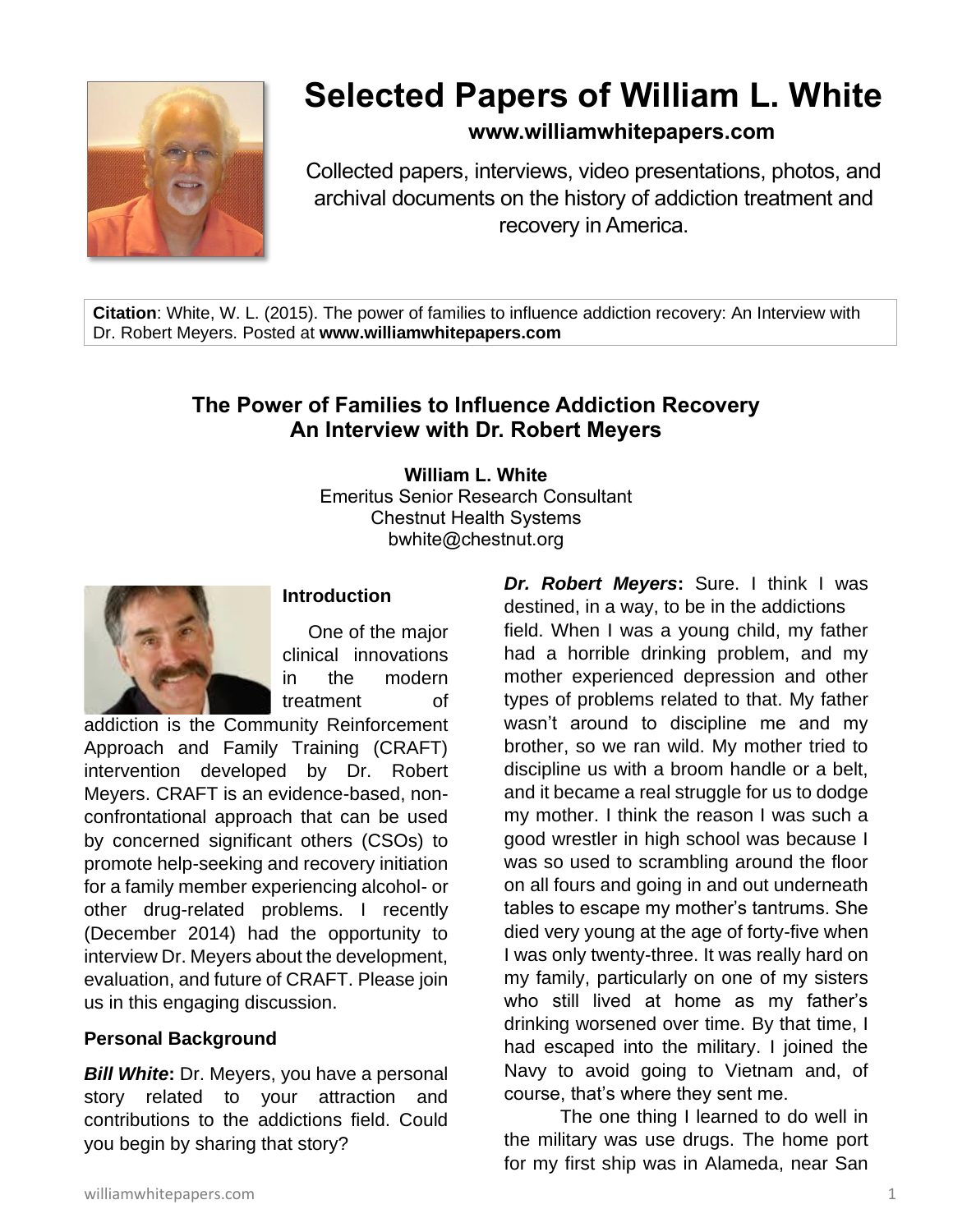Francisco, and in '68 when I returned from Vietnam, I went down to Haight-Ashbury and started using drugs with my other shipmates. Before it was all over, I was really addicted to lots of different things. I used marijuana, downers, and cocaine, and a variety of opiates. It got so bad, Bill, that when I got out of the Navy and went home, my parents wouldn't let me stay at the house. They knew I was in crisis with using drugs, so they kicked me out. I was on the street at that point, just hanging out with friends and living with other people who did as many drugs as I did or more.

What then happened was that one New Year's Eve, which was actually my birthday, I got so high I didn't know where I was. I ended up running into a friend who said, "My God! You look horrible. What's wrong? You look crazy." I said, "I am. I'm scared. I'm using drugs and I don't know what to do." And he said, "Hey, you were in the military. I was in the military, too, and I'm going to school on the GI bill. Why don't you do something like that?" And that's actually how I started going to college. My first big discovery at school was that I wasn't very good at anything. I had to get tutors for English and Math because of those turbulent high school years. I ended up at Southern Illinois University for my B.S. and M.S. While in the B.A. social work program, I had to do practicums and my first practicum was at an alcohol treatment center. I was offered and took a job in the addictions field before my BA was completed, but continued my school, completing my bachelor's and master's degrees.

*Bill White***:** Your early description of entrance into the field just really intrigues me. We talk about multiple pathways of recovery within the field, but you're describing a recovery pathway through a combination of epiphany and education. Did you see yourself or identify as a person in recovery at that point?

*Dr. Robert Meyers***:** On that New Year's Eve, I woke up realizing that I was totally, absolutely out of control and scared. I knew I wasn't going to do drugs anymore. I stopped doing drugs in this epiphany, "I can't do this, I'm going to die." I had no support system around me whatsoever. There was no support to understand a family ravaged by alcoholism, no support to understand being physically abused, no support to address all I had witnessed and experienced in Vietnam. I just turned my back on drugs and never told anybody about this once I started going to college. I had abused drugs. I probably was addicted and would have met several DSM categories. But I never talked about that all through my career until I retired from CASAA. I feared the stigma of the label. I didn't want to be defined by my problem. I wanted to be defined as a person who was compassionate and a good therapist rather than have my past addiction define me. I was also afraid to tell anybody for fear that they would look at me in a different way or that the University might even find a way to fire me because of my history. At this point in my life, I can disclose this because I don't worry any longer about any of those things.

**Bill White:** It sounds like working in this field was part of your personal destiny.

*Dr. Robert Meyers***:** I was doing a free community workshop in Japan a year ago and one of my interpreters was a Maryknoll Japanese Catholic nun. There were about three hundred people at the community meeting, and it was real hot so I was sweating like a madman, and jet lagged so I was telling some jokes and stories and the crowd really enjoyed themselves. When it was all over, the nun came walking toward me. I started to bow and she grabbed my neck and pulled me close to her and whispered in my ear, "Bob, this is your calling. You have to keep doing it." It blew me away; I had to fight back tears. I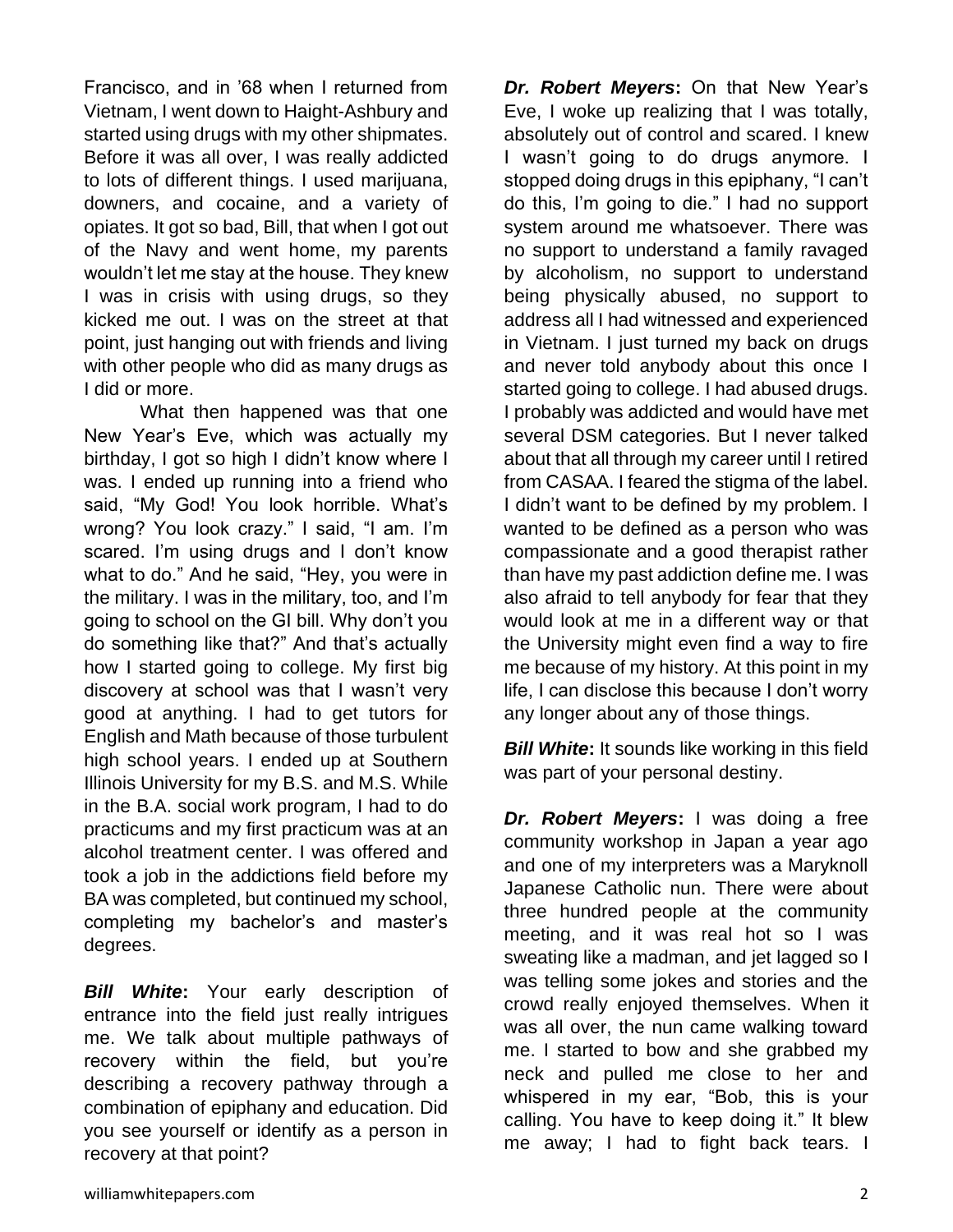understood very clearly that from a spiritual perspective, I had to do this. It was my calling.

## **Early State of the Field**

*Bill White***:** Take us back to the first program you worked in. What was it like?

*Dr. Robert Meyers***:** I first worked at a program with Dr. Mark Godley in a community alcohol program, and at one point, we collaborated with Anna State Hospital in Southern Illinois. It was at Anna State that I met Dr. Nate Azrin and his team and first learned the community reinforcement approach (CRA) to alcoholism treatment. Mark and I, along with members of Dr. Azrin's team, helped develop the first outpatient CRA program in the late 1970s. Working with Mark and Nate turned out to be one of the best things I ever did in my life because I really learned addiction treatment, and I learned it in a really positive way. In those days of confrontation within the larger field, I learned not to judge people and to try to find the positive parts of their life that could be built upon—a strengths-based and recovery orientation before such language was used.

*Bill White***:** How would you describe the larger field at the time you began working with Mark and Nate?

*Dr. Robert Meyers***:** When I first got into the field, it was dominated by AA. A lot of the people who were working with me at Anna State Hospital during my social work internship were people in recovery who had a long history of using drugs and alcohol. I always thought that was strange in that I was going to school to get a professional credential, but that most of the people I was learning from had no such credentials. Under the influence of Nate Azrin, I was learning about behavioral treatments and what would become behavioral therapy, and

it seemed to me that this offered a technology of change beyond what the AA program offered. I believed that there were people who could do really well in AA people who self-select AA and feel very comfortable in AA. CRA and CRAFT are open to anything to help somebody get sober. Community reinforcement means that you use anything in the community to help people get sober and stay sober. The field I entered in the 1970s relied on AA and little else, and there was considerable tension as the field sought to integrate science-based interventions as an adjunct or alternative to AA. In those early years, I had to apologize for being a behaviorist and for not being an AA member, which is interesting since given my history, I could have easily been an AA or NA member.

## **The Roots of CRAFT**

*Bill White***:** How did the early work at Anna State Hospital heighten your interest in families?

*Dr. Robert Meyers***:** It first heightened my understanding of my own family and my own development. I began to understand my mother's response to my father's drinking problems. Once I started working with folks that were having problems with substance use, everything just started to click, and I got very interested in family responses to alcoholism. Working with Mark Godley doing community reinforcement for eight years was my training ground. Part of my work was doing the couples counseling section of the community reinforcement approach. As I progressed, I realized that the spouses had potentially far more influence over the drinker than one might expect. It was an influence I never saw growing up, only the arguing and fighting about the drinking. As I worked with spouses, I began to wonder if we could work with spouses and help them learn strategies to get their husbands into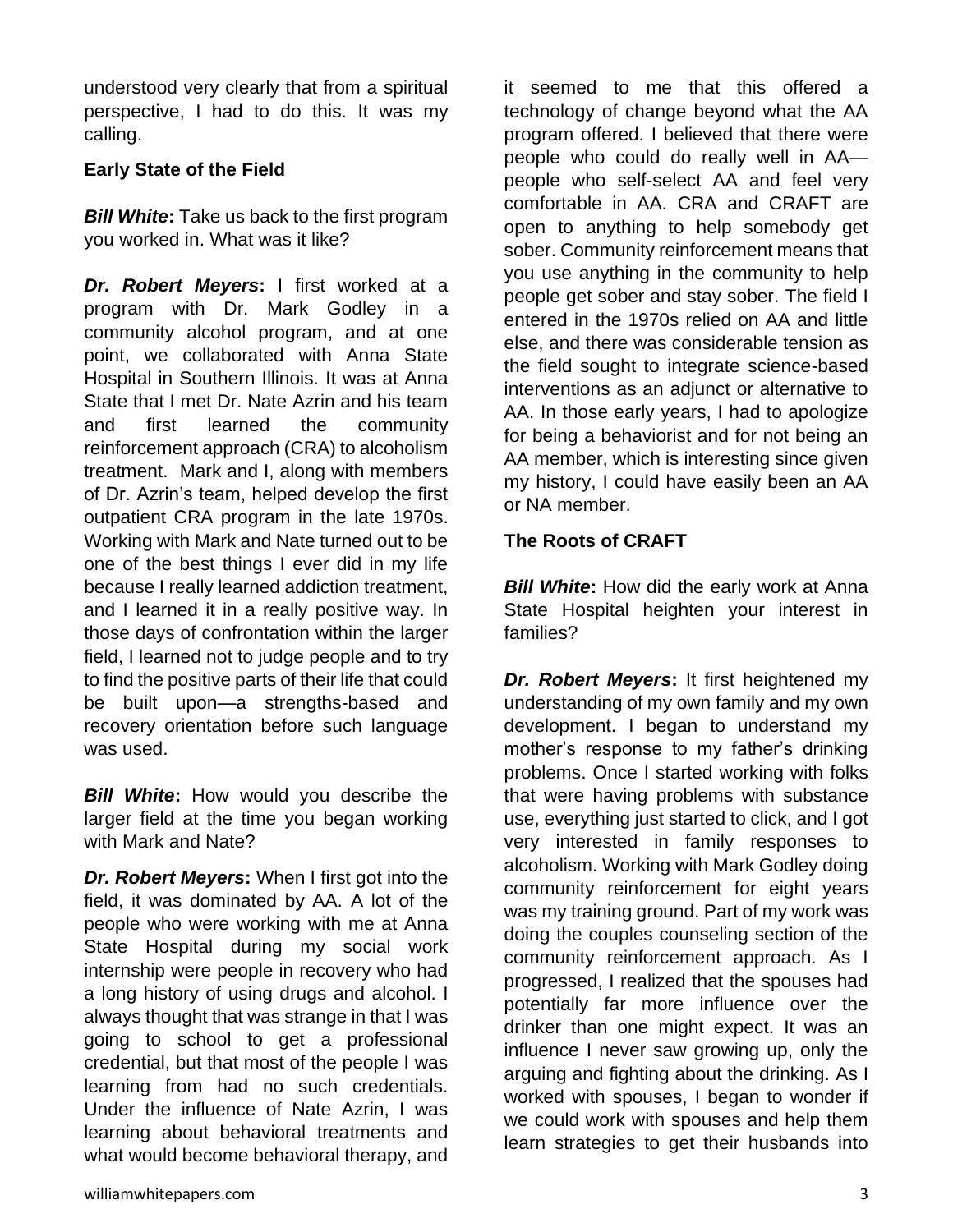treatment. My colleagues were egging me on and saying, "You can do it. Let's try it." I would process working with the spouse with a colleague from Azrin's lab named Bob Sisson. We would look at some of those cases and talk about how the concerned significant other (CSO)—usually a wife or family member—might be able to leverage help-seeking of their husband or other family member. CRAFT began when we started engaging the husbands in treatment through the efforts of their wives. This was all new stuff and we were doing it in the late '70s and early '80s.

*Bill White***:** The development of CRAFT goes back much farther than I thought.

*Dr. Robert Meyers***:** Most people don't know this early story. It began with Bob Sisson, Mark Godley, and I doing what we called the Concerned Significant Others Program. We started it but didn't have the wherewithal at that time to do anything like a clinical trial.

#### **New Mexico and CASAA**

*Bill White***:** What was the next milestone in your career?

*Dr. Robert Meyers***:** After eight years into the work with Mark in Southern Illinois, I decided to move to New Mexico, where my brother and his family lived. There, I worked in different programs, including serving as Director of a three-county Mental Health Center, where I continued to develop addiction treatment services. Eventually, I was recruited to work as Deputy

Director in what was then called "The Alcohol and Drug Programs of the Mental Health Center," of the University of New Mexico—later The Center on Alcoholism, Substance Abuse, and Addictions (CASAA)—run by the Medical School & Main Campus.

One of the first people I met there was Dr. Bill Miller, who has become a lifelong friend and one of the best human beings I've ever met in my life. The second time I ran

into him, he said, "Hey, you're that Bob Meyers that did that CRA study down there with Dr. Azrin, aren't you?" When I acknowledged this past work, he asked if I was interested in writing a grant to study CRA, to which I quickly agreed. That was the beginning of our work together in 1987.

After some years at CASAA working with the medical school and main campus staff, there was a separation from the medical school, who took the treatment section out of CASAA and started a new program called Albuquerque Substance Abuse Programs or (ASAP), and left us researchers to continue on with the name CASAA. The medical school was on the north campus with the nursing school and the pharmacy school, while Bill and a lot of the people from psychology and sociology who contributed to what would continue to be CASAA were all from the main campus. There was a shuffle of deans and provosts and we ended up eventually divorcing the Medical School to become CASAA. Bill Miller came on board full-time even though his affiliation was with the Department of Psychology. I switched to CASAA because I believed in Bill and what we were doing. In that process, I went from hard money onto soft grant money. That meant we were awarded grants or I wouldn't have a job. I took a leap of faith going on to soft research money, but it did have a happy ending.

CASAA played an important role in the development of CRAFT. While we were still working on Project Match, I told Bill about working with families within what was then community reinforcement therapy (CRT). I still remember diagraming what CRAFT would look like as a clinical trial on a whiteboard in Bill's office and Bill's eyes lighting up. I could tell he was excited. By the next day, he'd already written a small proposal to the CASAA Executive Committee describing what he and I would like to do. We changed the title to CRAFT for the added family training component. They gave us the green light, and that's how we started getting the CRAFT grants at CASAA.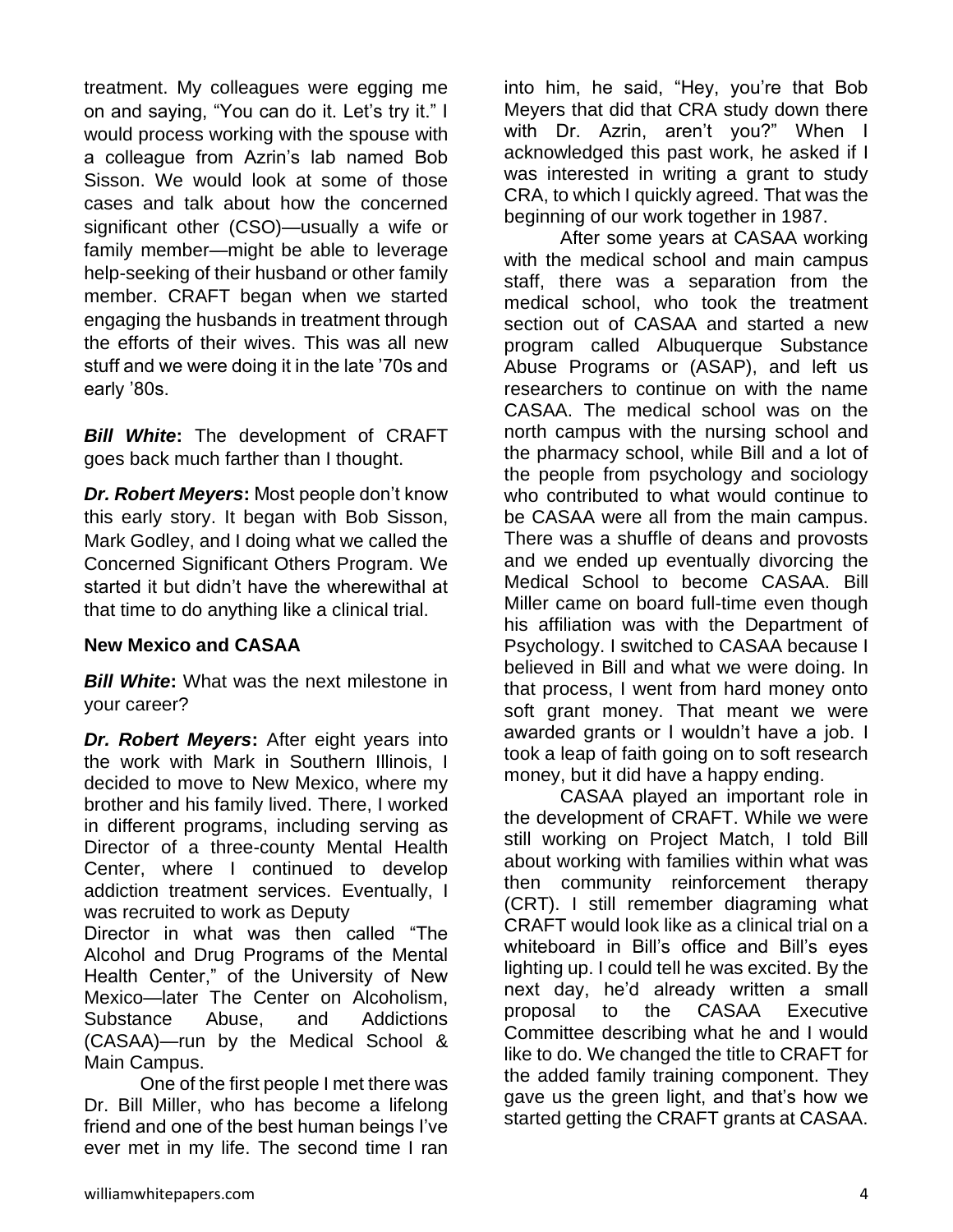*Bill White***:** Now, the approach you and Bill Miller were proposing was still very different from the mainstream field at this point, correct?

*Dr. Robert Meyers***:** Absolutely. The mainstream family approaches were Al-Anon and the Johnson Institute model of intervention. In our first randomized controlled studies of CRAFT, the control groups that we used were Al-Anon and the Johnson Institute Intervention. The latter were the two helping models for families used by most treatment centers.

What Bill and I were trying to do was provide a broader range of treatment goals and methods to address the whole spectrum of alcohol and drug problems. In the field at that time, there was no alternative to the abstinence now and for life stance for all people seeking treatment. For example, when I first started at the State Hospital in Anna, Illinois back in 1975, they said I had to say these words when I saw my client: "You're in here because you're an alcoholic and that means you can never, ever drink again as long as you live." Now sometimes I was saying that to a twenty-five or thirty year-old young man who's looking at you with that "You've got to be kidding me" expression on his face. There was no harm reduction perspective in those days, no incremental models of change, no models of client choice, and no alternatives to the confrontation approaches to therapy. I was convinced that we had to figure out ways to help people gravitate toward sobriety because they were finding things they liked about their life while not using rather than begrudgingly have abstinence forced on them by others. It would be nice if everyone with a drinking problem had a great epiphany—what Bill Miller called quantum change—and never drink again, but that's not usually how it works, and small epiphanies can help people find things in their life that are meaningful and fun and

I've spent a lot of time in Europe, and the European countries have a greater harm reduction orientation than we see here in the U.S. They have more relaxed and flexible options for treating substance use disorders. Like there, I think sometimes we need to give people a little more slack as opposed to judging them for not immediately achieving the now and forever abstinent goal that we impose. I think it is clinical arrogance to see clients for an hour or so and then say, "Okay, you have to do X, Y, and Z." I've suggested a much slower process of giving each client the opportunity to talk to us and help us learn from them about what approach might work best for them. After all, this process is about them, not about us.

## **The CRAFT Approach**

*Bill White***:** For readers unfamiliar with CRAFT, could you describe this approach?

*Dr. Robert Meyers***:** The CRAFT approach is based on trying to help family members learn more positive, effective ways to interact with one another. So, let's just take a husband and a wife who have been married for ten years and have a certain way they interact with one another. If he's been drinking copiously and getting in trouble, she likely has ways of discussing that with him that includes such things as getting angry and saying negative things about his drinking. What we teach family members to do in response to intoxication is to not yell or nag, but to say, "Well, I can see you're having a hard time, Bill, I love you so much, it hurts me to see you this way. I think I need to go to bed now. We can talk in the morning if you want." The goal is to disengage from the intoxication to eventually help extinguish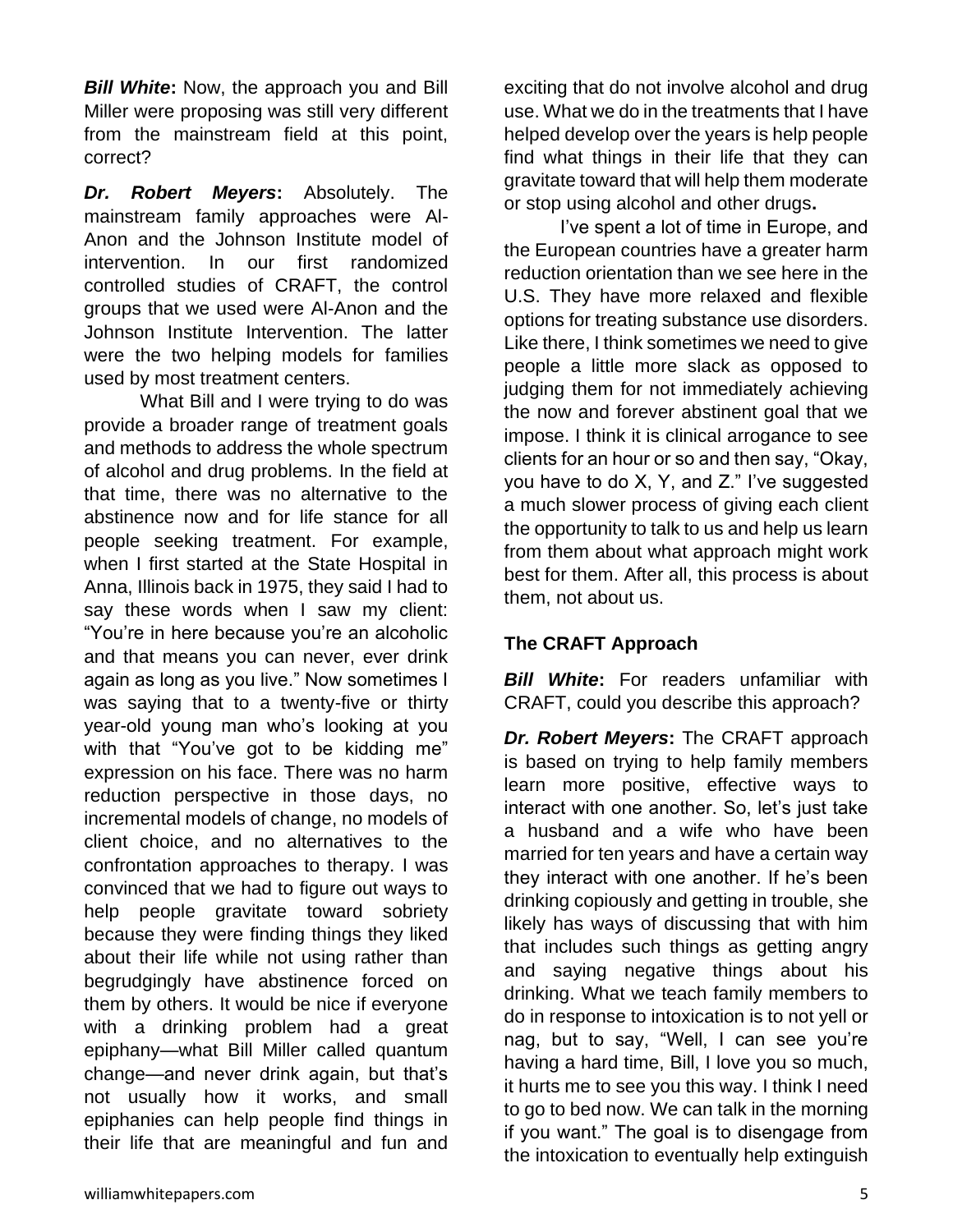this behavior. We're not condemning them, we're not judging them, we're explaining our own feelings—saying it hurts us, and we walk away. And at the same time, we teach the spouse and other family members to reinforce the positive behavior when the husband comes home sober and in a good mood. The wife, without overdoing it, might say, "I understand it's been difficult for you, but I think you look really great today. I love being with you when you haven't been using."

When the drinker or the drug user says to the wife, "What are you doing? Something's different about you. What's going on?" we teach them to say, "I'm going to therapy to help myself. I'm going to therapy to try to help our relationship and our family. We don't bring up alcohol and drugs; we just talk about relationships." Then, if he says, "Well, if you think I'm going to quit my drinking, forget about it," she says, "You don't have to do anything you don't want to do or that you're not ready to do, but I really would like you to visit my therapist once to see what we do down there." The idea of having somebody come in one time to talk about whatever they want to talk about is quite different than saying, "You have to enter a thirty-day alcohol and drug treatment program." The CRA approach avoids such extremes and often begins with a procedure called sobriety sampling and sampling of other alcohol and drug-free activities. CRAFT with family members dramatically increases the odds that the person with a substance use disorder will enter and sustain their involvement in treatment.

#### **CRAFT Evaluation Studies**

*Bill White***:** And there have been several studies of CRAFT?

*Dr. Robert Meyers***:** Correct. Some were done by Bill Miller, Jane Smith, and myself and others from CASAA, and several studies of CRAFT have been done by other people,

including the Treatment Research Institute in Philadelphia (TRI) and the Oregon Research Institute (ORI).

*Bill White***:** Have there been any surprises related to who the CRAFT model works best with?

*Dr. Robert Meyers***:** There was one surprise. We found in our studies that mothers of adult children do extremely well at getting those individuals into treatment using CRAFT, which is very strange in that this was not our original target group for this approach. I see these mothers come in to our treatment programs and they're depressed, they're anxious, they're angry, and they have a lot of negative physical symptoms, like migraine headaches and cramps, stomach aches, vomiting and on and on. What our studies have shown us is that these symptoms decline through their participation in CRAFT and continue to decline after they leave treatment. A lot of women, Bill, come into our studies from around the world all thinking they did something wrong—that if they were a better mother, their son or daughter or husband wouldn't have this problem. The first thing CRAFT does is get rid of all those myths. We let them know how courageous they are for staying with and trying to support their family. We acknowledge their efforts and their fortitude. We make them feel good about themselves.

Over a period of time, by teaching them positive communication skills and helping them elicit support from friends, they shed the guilt and shame, and become effective change agents within their own families. And they break out of the isolation that guilt and shame produced. We teach them strategies about how to go out and reconnect with people in a positive way. The future health of the person with a substance use problem often begins in this way with the increased health of other family members.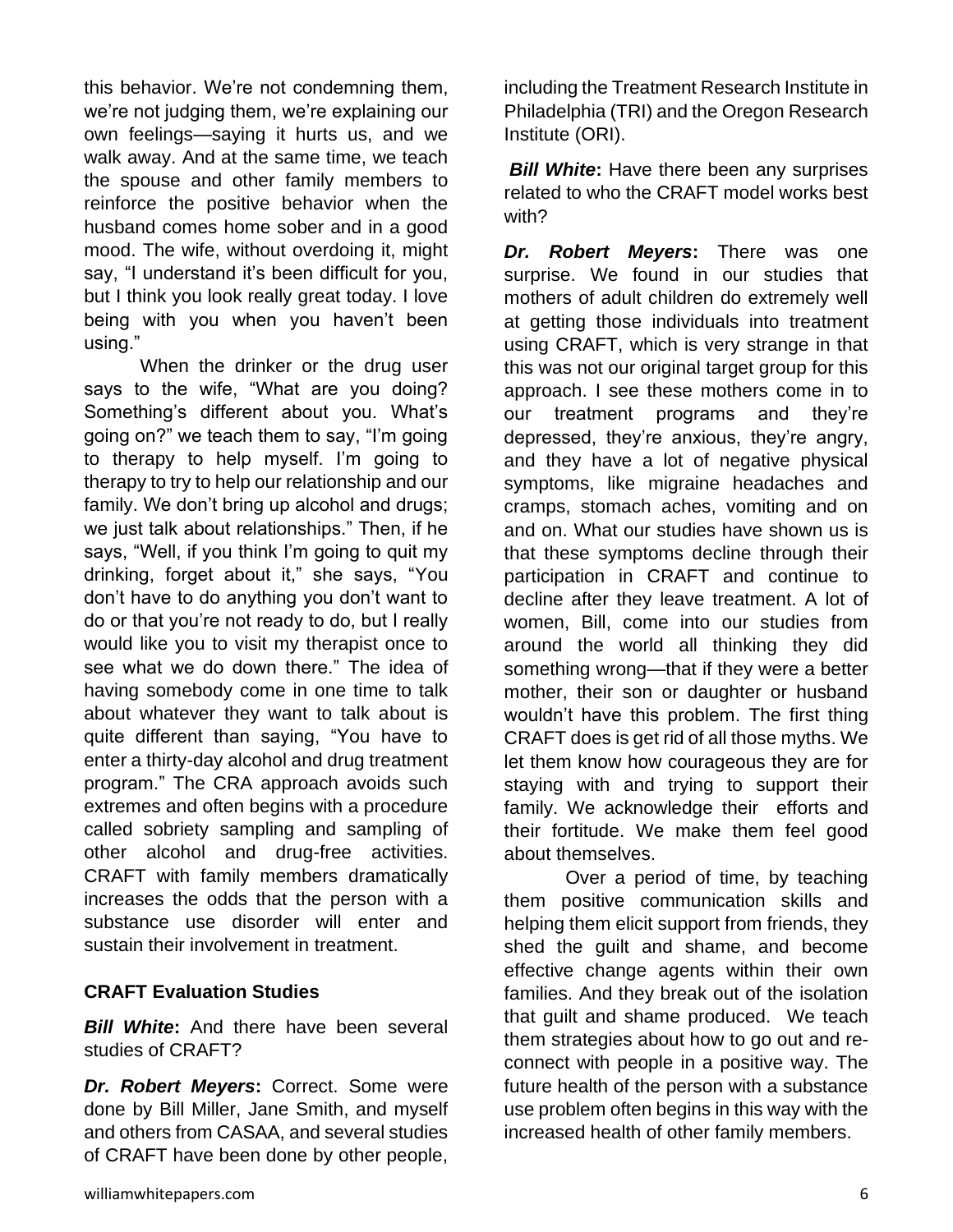## **CRAFT Dissemination**

*Bill White***:** Have you been surprised at the spread of CRAFT internationally?

*Dr. Robert Meyers***:** I have been amazed at how many times I've been to six of the seven continents over the last 7 or 8 years teaching the CRAFT program. I've been to Africa, Australia, Canada, Chile, England, Ireland, Japan, Germany, Scotland, the Netherlands, and Wales. For example, there are more trained CRAFT therapists in Ireland than there are in the entire United States. I conduct CRAFT training in the United States, but far less than I do in other countries. CRAFT hasn't caught on in the U.S. like it has in other countries.

*Bill White***:** What do you think it's going to take to implement CRAFT as a sciencebased practice in the United States?

*Dr. Robert Meyers***:** Well, I think things are starting to move in that direction. I've recently been contacted by Dr. Joseph Lee, Medical Director for the Betty Ford Center and Hazelden Foundation, to explore training their staff in CRAFT. I think if people see Hazelden and the Betty Ford Center using CRAFT, and other prominent treatment centers adopting CRAFT that a wider adoption in the field could move rapidly. I think the treatment system in America has to start opening and broadening its approaches as opposed to staying with what we've been doing. We now have lots of great evidence-based protocols—most developed here in the United States. It's time we started using them as standard practices in the field. We are even seeing legislatures and funding bodies demanding use of these practices. That will eventually increase the use of CRAFT.

*Bill White***:** The popular media has been captivated by the drama of confrontationstyle intervention, even with its questionable

effectiveness. The fact that CRAFT is skillbased and lacks that drama seems to have prevented its acknowledgement in the popular culture.

*Dr. Robert Meyers***:** When CRAFT was first developed, it did get some coverage in the HBO special on addiction, and Oprah actually called, but I never did get on her show. But another person called—I won't say what show it was—and wanted me to come and have the family member in one room and the addicted person in the other room in some hotel or whatever and have me run back and forth. My response was, "Look. I'm a scientist. I'm not going to prostitute my work and turn it into a circus so you can have a good show." They hung up on me.

## **CRAFT Resources**

**Bill White:** Could you highlight some of the key resources for training people in the CRAFT approach?

*Dr. Robert Meyers***:** Yes. All the major books on CRAFT are on my website—See [https://www.robertjmeyersphd.com/craft.ht](https://www.robertjmeyersphd.com/craft.html) [ml.](https://www.robertjmeyersphd.com/craft.html) The one that many people find most useful is *Get Your Loved One Sober: Alternatives to Nagging, Pleading, and Threatening.* CRAFT is a very accessible method. For example, One of Bill Miller's graduate students did a study for her dissertation comparing formal CRAFT group therapy with a group who just read *Get Your Loved One Sober*. They were followed up six months later, and the people who went to the CRAFT group therapy got seventy-one percent of their loved ones into treatment. What was surprising was that forty percent of the people who just read the book also got their loved one to go to treatment. The folks from the Center for Motivation and Change in New York City wrote a book called *Beyond Addiction* that outlines CRAFT and motivational interviewing. They buy cases of *Get Your Loved One Sober* and they give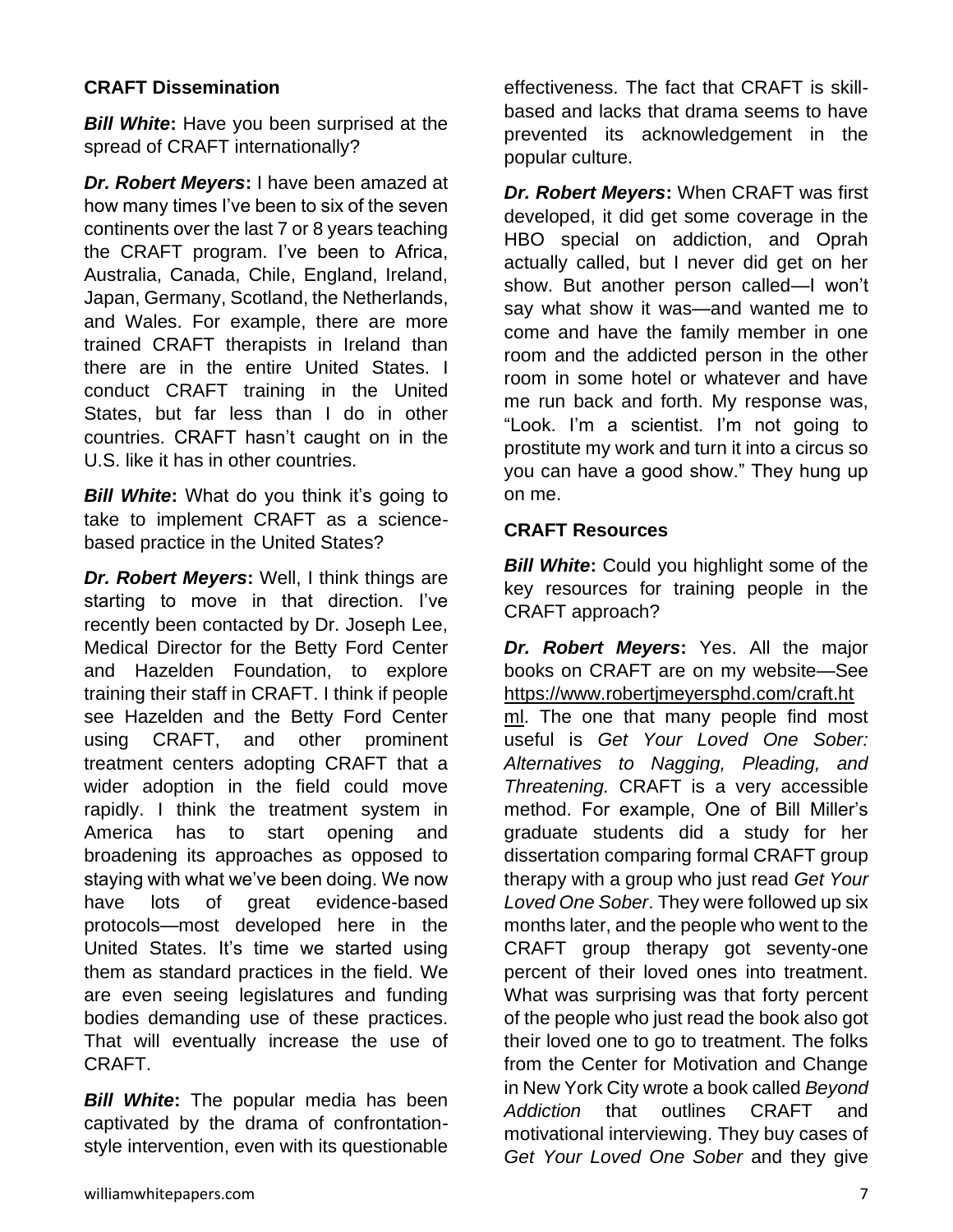them to all their clients, including the parents of kids that are having trouble with substance use.

My wife Jane, who is Chair of the Psychology Department at the University of New Mexico, and I wrote another book entitled *Motivating Substance Abusers to Enter Treatment* that is a therapist manual. It outlines all of the CRAFT protocols for therapists who want to learn the skills. The books can be supplemented by training and certification where therapists send us audiotapes of their sessions and we critique them using a 200+ page coding manual and additional coaching of the therapist to improve their use of CRAFT. That has helped maintain fidelity to the CRAFT model.

## **The Future of CRAFT**

*Bill White***:** What do you see for the future of CRAFT?

*Dr. Robert Meyers***:** Well, right now, I'm working with the Treatment Research Institute in Philadelphia and the Cadence Company to develop an online version of CRAFT. I'm very excited about having an online treatment program for CRAFT. Secondly, the Change Company has asked me to do a CRAFT interactive journal and so we've started working on that. I've also written two veterans' manuals with Bill Miller. They're called the *Coming Home Series* and are for returning war veterans. I talk about my own story in this series. I feel I need to give something back to support this latest generation of veterans.

#### **Career Reflections**

*Bill White***:** Dr. Meyers, as you look back over what to date has been a very long and productive career, what do you feel personally best about as you reflect on these years?

*Dr. Robert Meyers***:** Well, I feel very good about the fact that I kept climbing the ladder.

I wasn't the smartest or the best-looking or the best at this or that, but I never stopped trying to find better ways to help people. I persevered in southern Illinois, and I have persevered here in New Mexico and my work in other countries. I feel best about my contributions in developing adolescent CRA, outpatient CRA, and CRAFT. I found a way to do workshops and trainings around the world that are engaging and informative. I want to help all people affected by substance abuse wherever they may live.

**Bill White:** You are in a unique position to influence younger people entering the field or considering entering the field. What kind of advice or guidance would you offer to someone thinking about entering the field with hopes of having the kind of influence you have achieved?

*Dr. Robert Meyers***:** I get emails from young people and one of the things I miss the most about retiring from the University is working with young people. I think what young people need to do is to keep their eyes open, to be open to new innovations in treatment, but also to be critical and carefully evaluate what people are telling you to see how it works for you and those you are working with. Another thing I always tell young people is to be aware that you might be over your head doing something and to recognize that and get help from somebody else. Don't think you can treat every single individual or help every single patient. It really takes more than that; it takes a lot of people to get it right. Do what you're best at and if you find yourself in trouble, get somebody to help you, or take over the case. Keep your eyes and ears open. Evaluate what's going on and try different treatments. Use the innovations of others, but be yourself. And it's OK to make a mistake, but it's also important then to find a mentor or supervisor to help you get it right the next time.